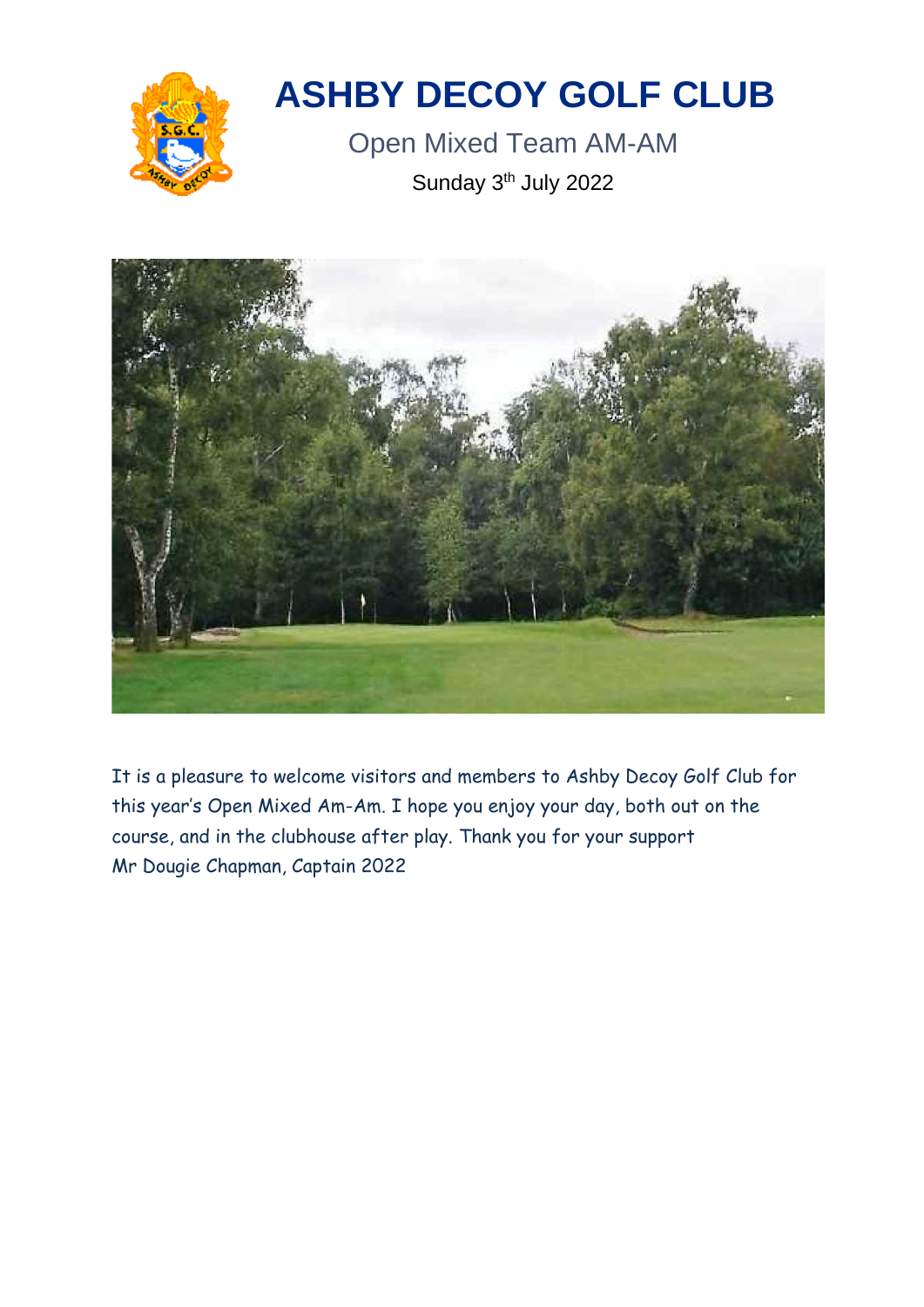# **Mixed Team Open AM-AM 2022**

# Format

Today's competition format is a Mixed Team Am Am Stableford 2 scores to count on each hole (1 male & 1 female) Handicap allowance – 85% of Course Handicap

Maximum Handicap Index : Men – 23.6 Ladies 30.7

Men play off the white tees and score from the men's card/stroke index

Ladies play off the red tees and score from the ladies' card/stroke index

Half way house included

Please collect your card from the competition desk in the foyer

Food is not included in the competition but will be available on the day.

# On completion of your round:

**Members must record their scores into the PSI and ALL TEAMS** are required to leave their cards in the competition box on the desk in the foyer.

### Prizes

 $1^{\rm st}$  to  $5^{\rm th}$  prize

If there is no away fourball in the first three prizes then fourth prize will be awarded to an away team (defined as 4 away players)

Two's Competition (included with your entry)

All prize winners will be notified by email – Men's prizes will be vouchers redeemable at the Pro Shop & Ladies will receive vouchers, members, from the Pro Shop and, visitors, in the post. A list of results will also be published on the club website after the event.

In the event of a tie – the organisers' decision is final